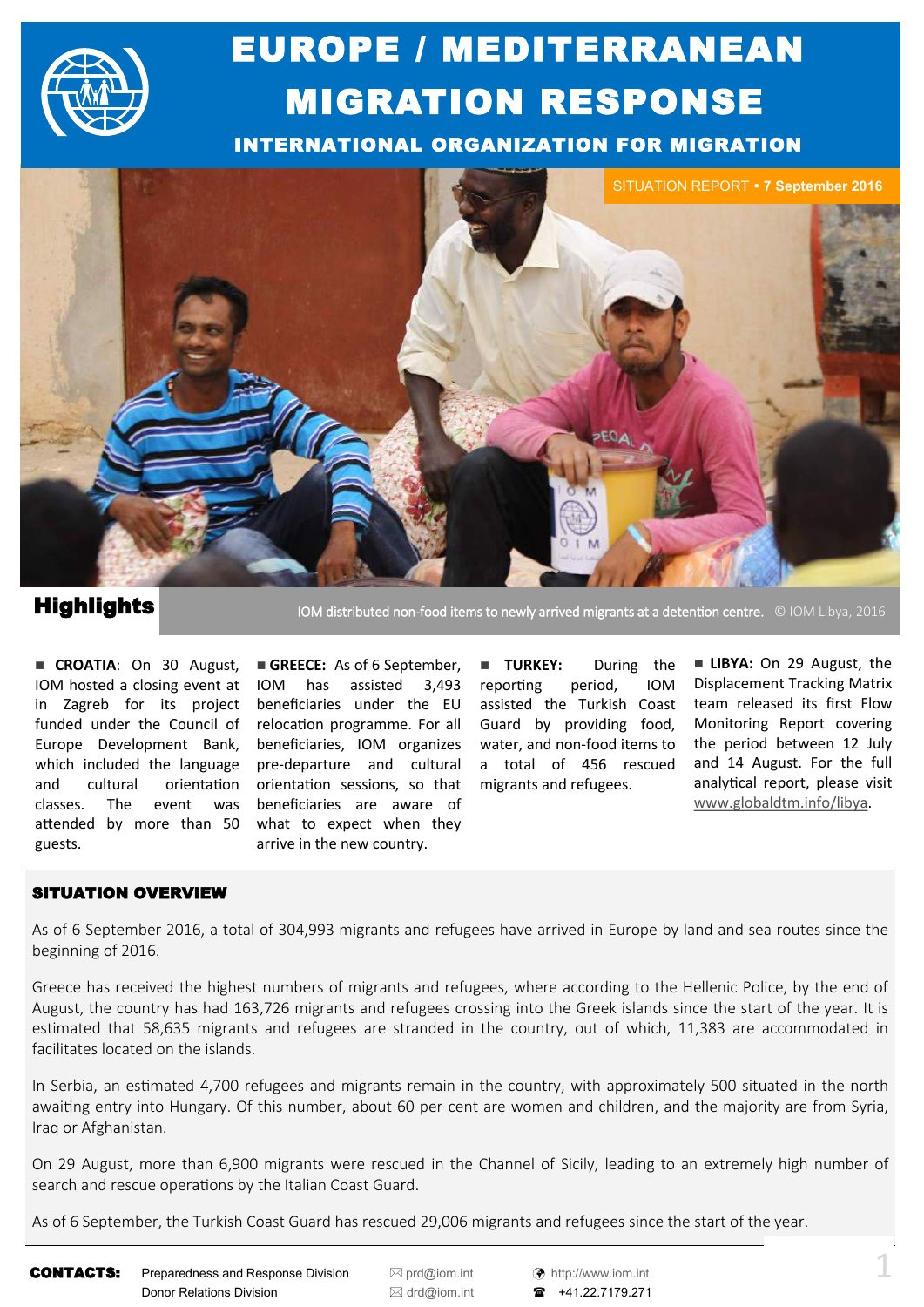### IOM RESPONSE

### **Turkey**

IOM continues to support the Turkish Coast Guard (TCG) by distributing food, water, and non-food items (NFIs) to migrants and refugees rescued at sea. During the reporting period, in Dikili (one of the points in İzmir for irregular migrants and refugees crossing to Lesvos, Greece) IOM assisted the TCG by providing food, water, NFI (including clothing and shoes) and hygiene kits for 316 rescued migrants and refugees. The majority of those rescued at sea in Dikili came from Afghanistan.

In Çeşme (one of the points in Izmir for irregular migrants and refugees crossing to Chios, Greece), the IOM field team provided food, water and NFIs to 90 rescued migrants and refugees, the majority of whom were from Syria. Furthermore, in Küçükkuyu (a point in Çanakkale province where irregular migrants and refugees cross to Mytilene, Greece), IOM distributed food, water, and NFIs to 50 rescued migrants and refugees. The IOM team in Çeşme has also hired an Arabic interpreter to assist the team's work while supporting the TCG staff.



© IOM Turkey 2016

IOM social workers in Dikili and Çeşme continue to identify and refer vulnerable migrants and refugees rescued at sea to relevant authorities and institutions. During the reporting period, IOM identified 29 vulnerable migrants and refugees who were rescued at sea and referred them to the nongovernmental organizational ASAM (Association for Solidarity with Asylum Seekers and Migrants) who then follow up their situation while they are in Turkey.

To meet the request by TCG and with funding from the European Commission – Humanitarian Aid & Civil Protection (ECHO), IOM procured 1,000 food kits and 2,000 bottled water to be distributed to rescued migrants and refugees. Moreover, IOM, in cooperation with a local NGO, purchased 3,000 packages of baby diapers and 1,000 food kits that are





being distributed to vulnerable migrant and refugee families in and around Izmir.

To help improve the standard of living at removal centres, where rescued migrants and refugees, as well as readmitted non-Syrians from the EU, are hosted while their application for international protection is being processed, and as requested by the Directorate General of Migration Management (DGMM), IOM provided 3,000 razor blades, 5 electrical shavers, 50 plastic balls, 20 nursing bottles, and 750 pairs of slippers to beneficiaries at the Pehlivanköy removal centre. Additionally, IOM procured 1,000 soap bars, 3,000 bottles of shampoo, 500 razor blades, 6 electrical shavers, 150 pairs of socks, 900 pairs of slippers, and 1,700 pyjama sets for the removal centres in İzmir Harmandalı and Işıkkent.

### **Greece**

In response to the current needs, IOM ensures permanent presence through the deployment of ten multidisciplinary and specialised teams in ten different sites all over Greece. The teams are composed of trained psychologists, social workers, cultural mediators/interpreters, legal counsellors, as well as logistics officers and camp management experts in order to support the daily management of sites. The teams' support services include psychosocial and legal counselling, identification and referral of vulnerable migrants and refugees, as well as information and awareness raising on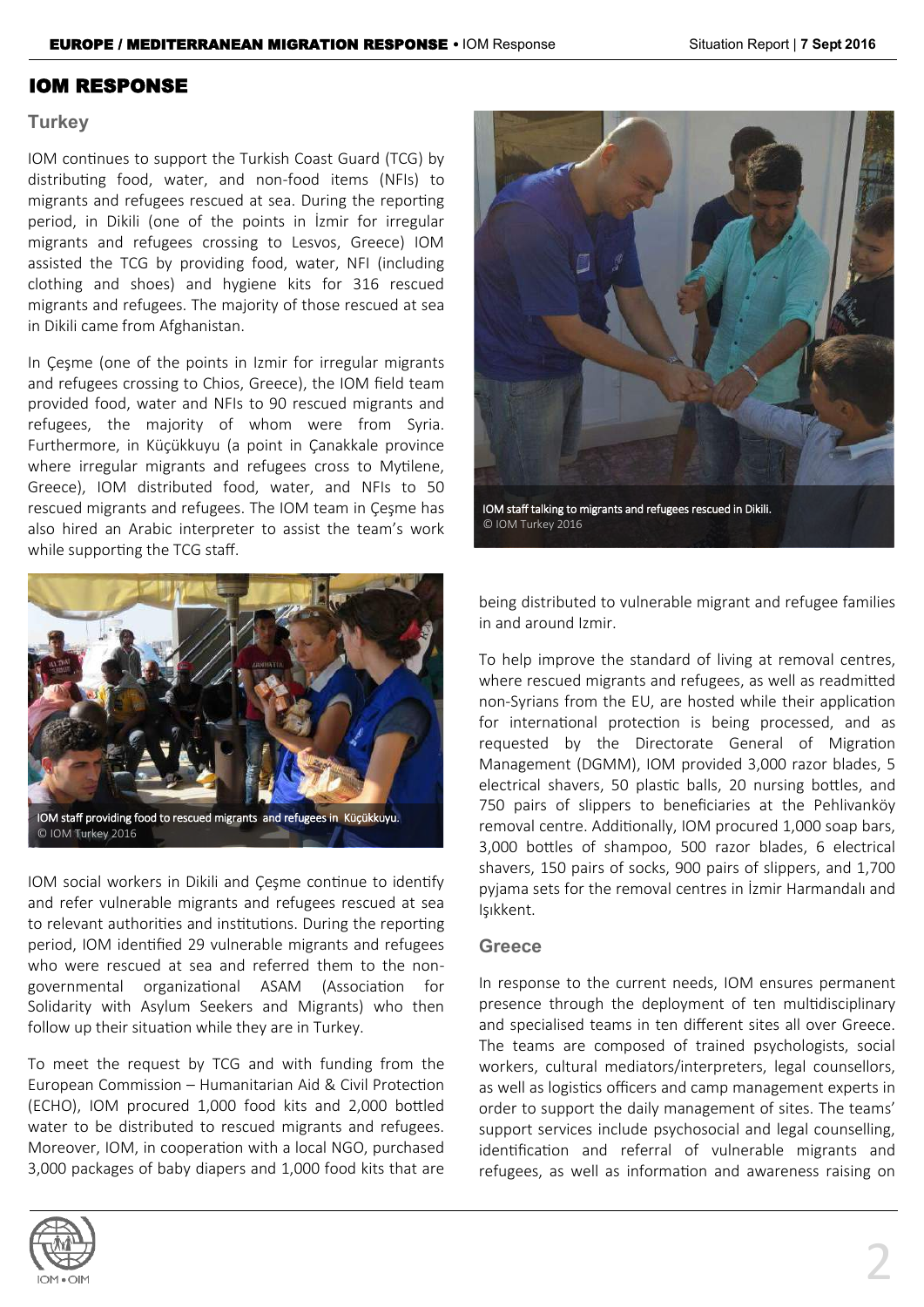rights and registration, and risks of smuggling and trafficking.

During the reporting period, IOM conducted various shelter activities in camps in Northern and Central Greece. In Serres, IOM built concrete wash basins as well as manufactured and installed clothing hangars. The repair of pipelining in this camp is scheduled for next week. In Kavala, IOM installed ventilation funds, electrical repellents and air extractors.

IOM will be supporting the government's new education plan for migrant and refugee children. The plan aims to facilitate their integration into the public education system. IOM's assistance will include transportation and escort to/ from public schools in nearby municipalities for children residing in sites on the mainland as well as the provision of school kits during the pilot phase of the plan.

IOM continues to provide AVR services and extensive information campaigns at open facilities in the mainland and islands where the majority of the stranded migrants are accommodated. Since the start of the year, IOM has assisted 4,285 migrants. In the month of August alone, IOM assisted 600 migrants return to their country of origin, where the majority were going back to Afghanistan (187), Pakistan (108), and Iraq (92).



As of 6 September, IOM has assisted 3,493 beneficiaries under the EU relocation programme. During the predeparture phase, IOM conducted health assessments to ensure that beneficiaries travel in safety. Furthermore, IOM organized pre-departure and cultural orientation sessions, providing information on their rights and obligations, what to expect when they arrive, as well as pre-embarkation information.



IOM staff providing airport assistance to a family under the EU relocation programme..© IOM Greece 2016

### **Serbia**

IOM teams continue to provide counselling on assisted voluntary return (AVR) options to migrants in Serbia who are seeking to return to their country of origin. IOM teams are deployed at Presevo Registration Centre, Dimitrovgrad, Sid and Kelebija/Horogs border crossing points. For vulnerable families and individuals, IOM also provides transportation to local institutions and service providers such as the local health centre and centre for social work. During the reporting period, IOM provided 447 vulnerable migrants and refugees with transportation assistance.

Since mid-February 2016, IOM has provided AVR assistance to a total of 55 beneficiaries. The majority of these beneficiaries were returned to Morocco (16), Iran (16), Iraq (10), and Algeria (5). For those who decide to return to their country, IOM provides them with all necessary technical and logistical support, including: contact with relevant embassies, transport to the embassies, assistance with travel documents, travel arrangements, transit assistance, and assistance upon arrival to the country of origin.

### **Former Yugoslav Republic of Macedonia**

IOM has two mobile teams in the Tabnovce and Gevgelija reception centres. Each team consists of three staff members (a translator, social worker and medical officer) who help to address the needs of vulnerable populations among the remaining group of migrants and refugees. The mobile teams are actively monitoring and screening the remaining migrants and refugees to help ensure that those with vulnerabilities, especially victims of trafficking, are identified and referred to the appropriate services.

IOM also helps to support the Border Police units in facilitating communication with migrants/refugees by establishing mobile teams of interpreters from Arabic to Macedonian.

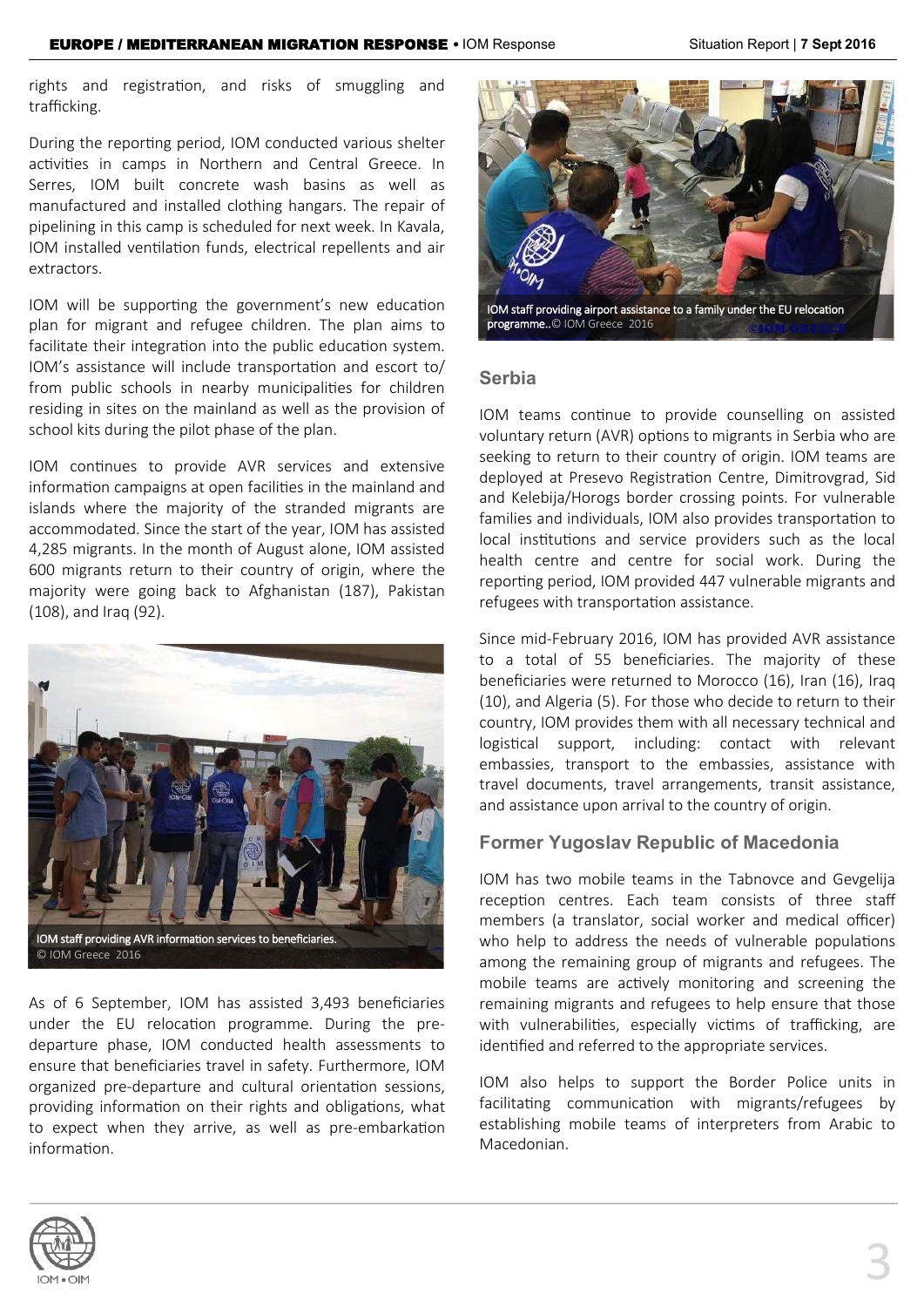### **Croatia**

 On 25 August, the second of two gender-based violence (GBV) workshops was organized and hosted by IOM. A total of 18 participants attended the workshop titled "Main Aspects of Work with Victims of GBV". Along with IOM, participants from ten other organisations were present, including representatives from UNICEF, the Croatian Legal Centre, Jesuit Refugee Service, Centre for Peace Studies, Medecins du Monde, Save the Children, Croatian Red Cross, and the Rehabilitation Centre for Stress and Trauma.



During the reporting period, IOM organized and provided a total of 10 language (five in English and five in Croatian) courses at the Reception Centre for Asylum Seekers (RCAS) in Zagreb. IOM also delivered a cultural orientation workshop at the RCAS. IOM interpreters continue to provide support and act as cultural mediators for information dissemination and communication for asylum seekers, migrants, and refugees. As of 29 August, IOM discontinued the language classes and cultural orientation workshops as the project came to a close. In total, IOM delivered 181 language classes (116 in English and 65 in Croatian) and 35 cultural orientation courses.

On 30 August, IOM hosted a closing event at the RCAS in Zagreb, for its project funded under the Council of Europe Development Bank (CEB), which included the language and cultural orientation classes. The event was attended by more than 50 guests from embassies, international organizations, non-governmental, and governmental agencies.

During the reporting period, IOM completed the distribution of underwear, socks, tunics, scarves, and leggings to beneficiaries hosted at the RCAS Zagreb. Additionally, 100 SIM cards and 180 top-up phone cards were provided to migrants at both RCAs in Zagreb and Kutina. To help build the book collection in both libraries at the RCAs in Zagreb and Kutina, run by the Croatian Red Cross, IOM purchased over 1,400 books (including novels, encyclopaedias, and handbooks) in several different languages: 210 in Croatian; 249 in English; 184 in Arabic; 146 in Pashtu; 200 in Urdu; 184 in Farsi; and, 58 textbooks in English and Croatian.

### **Slovenia**

During the reporting period, IOM Slovenia published a research report on the labour integration of beneficiaries of international protection in the country and an accompanying Employment Toolkit in the six most common languages of the target group: Slovene, English, Arabic, Farsi, Urdu, and Tigrinya. The research, which served as a basis for the development of the toolkit, presents an overview of the national context in labour integration by compiling main policies and existing practices in Slovenia as well as planned measures of main governmental stakeholders which are underway due to the increase in the number of people receiving international protection in the country. The publication of both the report and toolkit was made possible with the support of the Council of Europe Development Bank – Migrant and Refugee Fund.

Additionally, IOM purchased and distributed 285 pairs of shoes to beneficiaries hosted at the Asylum home in Ljubljana. The distribution was done in coordination with representatives from the Ministry of Interior and the Asylum home.



Delivery of non-food items for beneficiaries hosted at the Asylum home in Ljubljana. © IOM Slovenia 2016

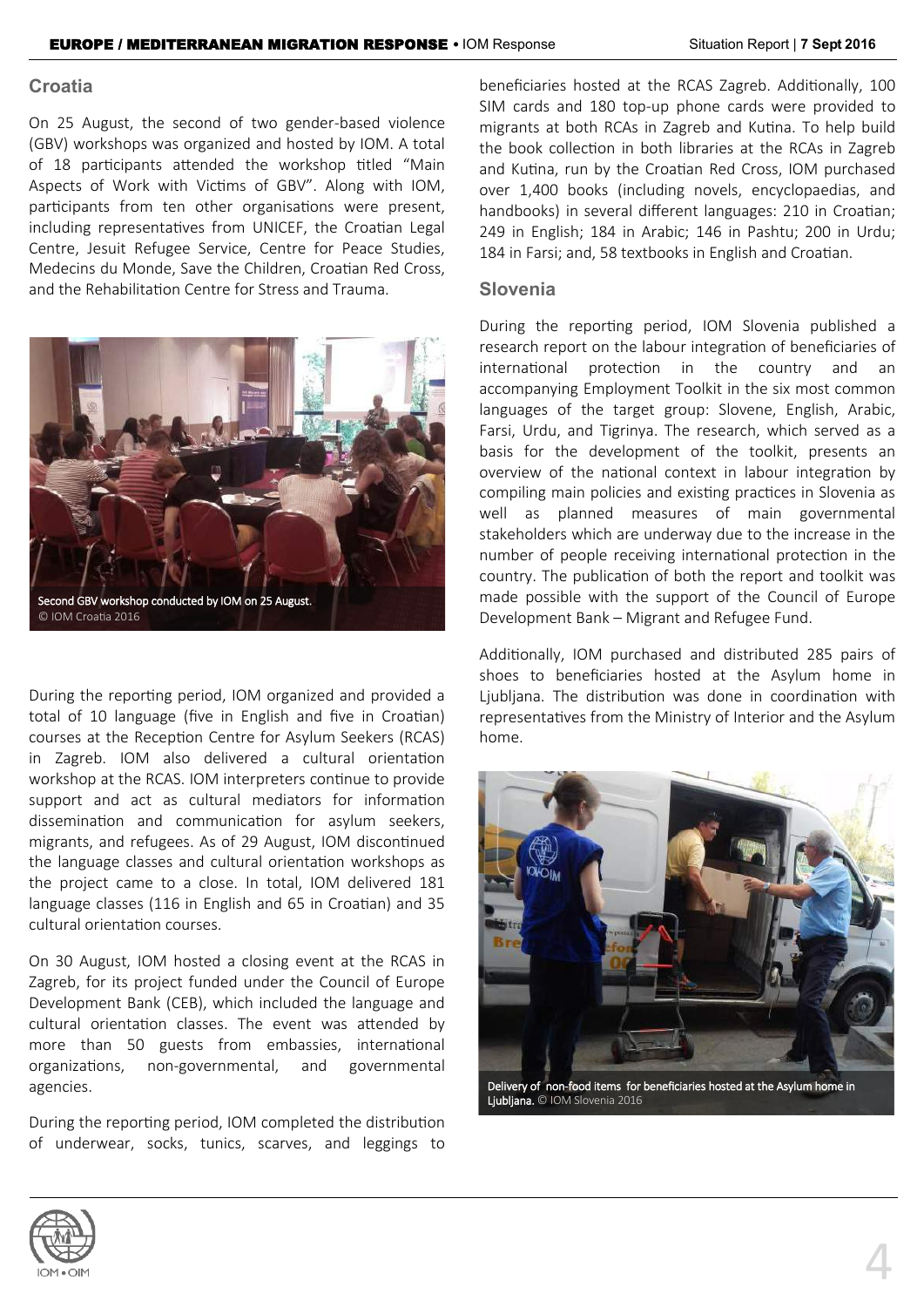### **Italy**

IOM teams continue to be deployed at the main boat landing points in Sicily (including Lampedusa), Calabria, and Apulia. The IOM teams provide legal assistance to those arriving by sea, monitor the reception conditions of migrants, and support the authorities in the identification of vulnerable populations. Vulnerable cases also include unaccompanied children, migrants in need of health and/or psychosocial support, women victims of trafficking, and the elderly. Furthermore, two IOM teams work in Sicily and Apulia with the specific aims of enhancing detection and identification of victims of trafficking and referring them for services to relevant authorities.

### **Libya**

Between 29-31 August, IOM in coordination with UNHCR, organized the fourth technical workshop and coordination meeting for Libyan partners on saving lives of migrants and refugees at sea. The meeting was held in Tunis and included participants from the Libyan Ministry of Defence (Coast Guard), Interior Ministry (Coast Security and Directorate for Combatting Illegal Migration), Libyan Red Crescent, and National Centre for Common Diseases, as well as experts from the Danish Refugee Council and the International Committee of the Red Cross. Participants addressed gaps in the capacity of Libyan counterparts and are drawing up standard operating procedures.



refugees at sea. © IOM Libya 2016

On 29 August, the Displacement Tracking Matrix (DTM) team released its first Flow Monitoring Report (FMR) covering the period between 12 July and 14 August. The FMR provides greater insight into the diversity of migrant backgrounds and intentions in Libya. It highlighted that

during this period, 1,213 migrants were recorded crossing six flow monitoring points, with main migrant nationalities listed as Nigerien, Egyptian, and Nigerian. For the FMR, the DTM team surveyed 453 migrants. 87 per cent of survey respondents reported having left their countries of origin due to economic reasons, five per cent listed conflict or political reasons, while eight per cent listed other reasons. The FMR complements DTM Libya's ongoing Mobility Tracking Reports, which provide ongoing updates about the numbers, needs and accommodation types of internally displaced persons (IDPs), returnees and migrants in Libya. For the full FMR as well as all Mobility Tracking data reports produced by DTM Libya, please visit [www.globaldtm.info/](http://www.globaldtm.info/libya) [libya.](http://www.globaldtm.info/libya)

Between 28-31 August, IOM distributed hygiene kits and non-food items (NFIs) to a total of 3,063 migrants in various detention centres in Libya, including: 625 kits in Al Fallah centre, along with slippers and cleaning supplies; 350 kits in Salaheddine centre, along with 60 units of cleaning supplies; 188 kits in Misratah centre; 500 kits across Surman, Az Zawiyah, Abu Eissa, and Shuhada Al Nasr centres; and, 1,400 kits in Al Gharyan centre.

During the reporting period, IOM interviewed and medically screened 160 migrants from Burkina Faso who expressed a desire to return to their country. IOM has scheduled their flight for 20 September.

### **Niger**

On 6 September, IOM Niger welcomed 171 Nigeriens who were provided with assisted voluntary return service from Libya. IOM will assist this group of returnees further by helping them return to their home regions.

During the reporting period, at the IOM transit centres, IOM registered 241 new migrants requesting voluntary return services. Furthermore, IOM provided 387 migrants with shelter, food, and medical and psychosocial support assistance.

IOM provided 41 migrants with return assistance to their country of origin, the majority of whom were returned to Senegal (15) and Liberia (6).

From 30-31 August, IOM in partnership with the National Agency Against Trafficking in Persons (ANLTP), organised a workshop at the Government House of Zinder for representatives from government agencies and NGOs. The workshop was titled "Amendment and Validation of the Standard Operation Procedures Related to the Identification and Assistance to Victims of Trafficking."

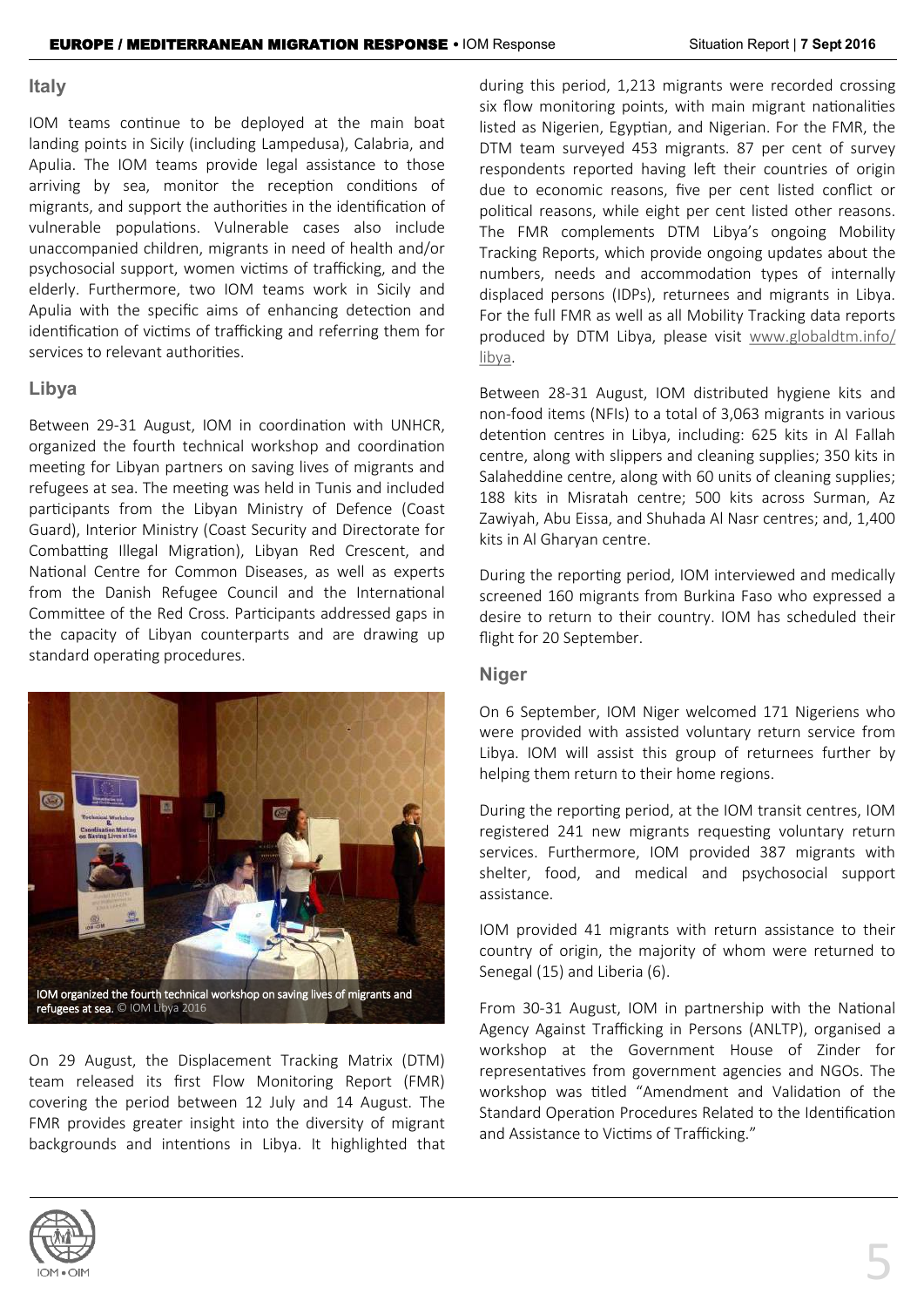### **Niger (continued)**

Between 25 August and 4 September, IOM Niger organised several migrant sensitization campaigns and video projections that reached more than 1,800 people in the regions of Tahoua, Agadez and Maradi.



### IOM operations are supported by:











of the Federal Republic of Germany







Département fédéral de justice et police DFJP Secrétariat d'Etat aux migrations SEM











Kingdom of the Netherlands



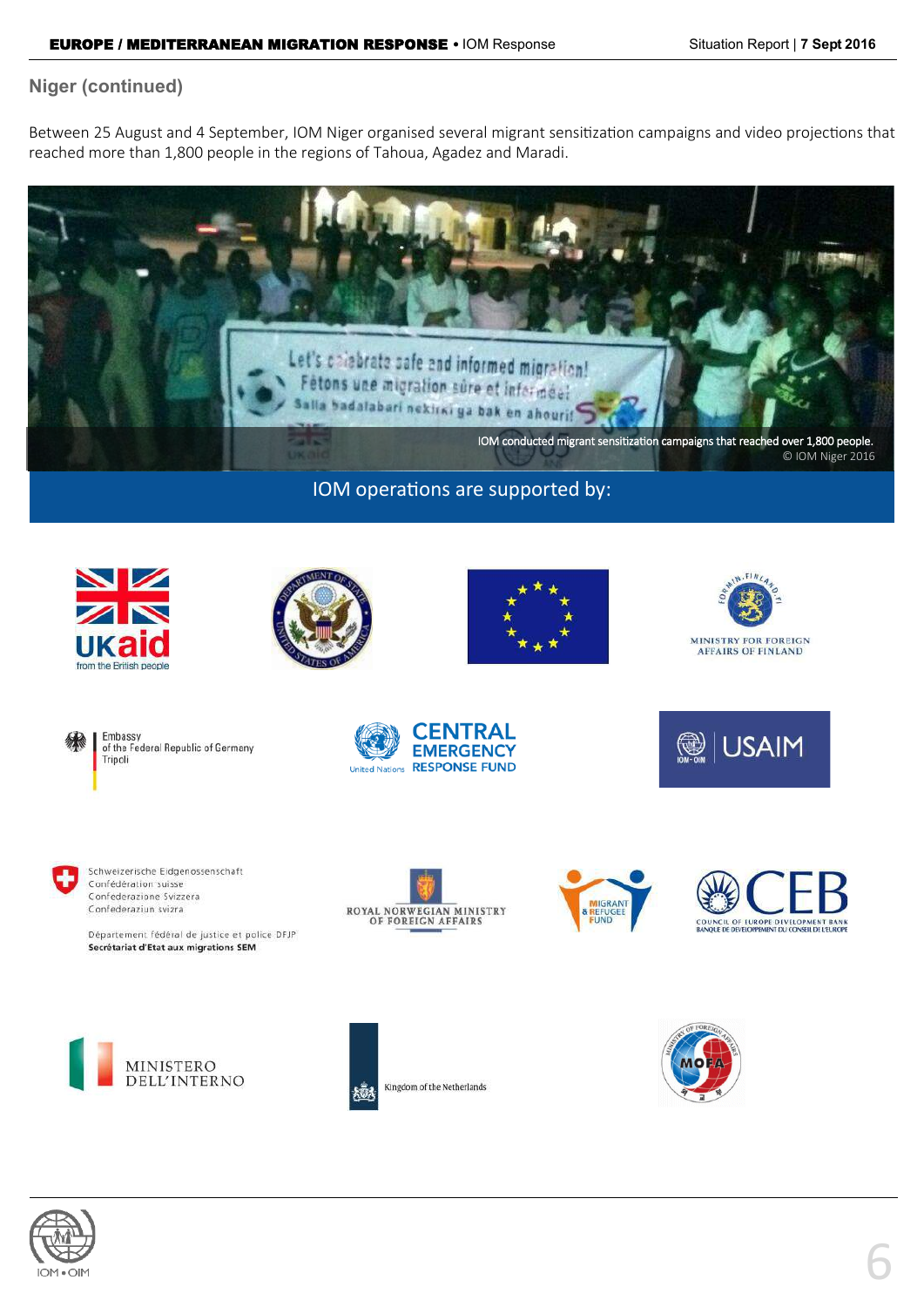# Europe / Mediterranean Migration Response

IOM's **online portal** provides information on trends and transit routes related to the Europe / Mediterranean migration crisis. The below depicts a map of the transit routes and the total number of people that travelled to Europe. An updated version of the portal can be found at **[http://migration.iom.int.](http://migration.iom.int)** 

\*All other countries in the route have registered zero arrivals in the period between the reporting period. However there are stranded migrants in those countries. The number of stranded migrants is on the next page.





| <b>Recent trends in migrant flow</b>                                                    |                    | From 24 August to 06 September 2016* |                     |                 |             |
|-----------------------------------------------------------------------------------------|--------------------|--------------------------------------|---------------------|-----------------|-------------|
| Country                                                                                 | Greece             | Bulgaria                             | Italy               | Serbia          | Hungary     |
| <b>Registered Arrivals</b>                                                              | 1,811              | ,295                                 | 17,548              | 198             | 44          |
| Change in comparison to registered arrivals of<br>previous period (09 August—23 August) | Increase of $22\%$ | Decrease of 14%                      | Increase of $199\%$ | Decrease of 39% | Decrease of |